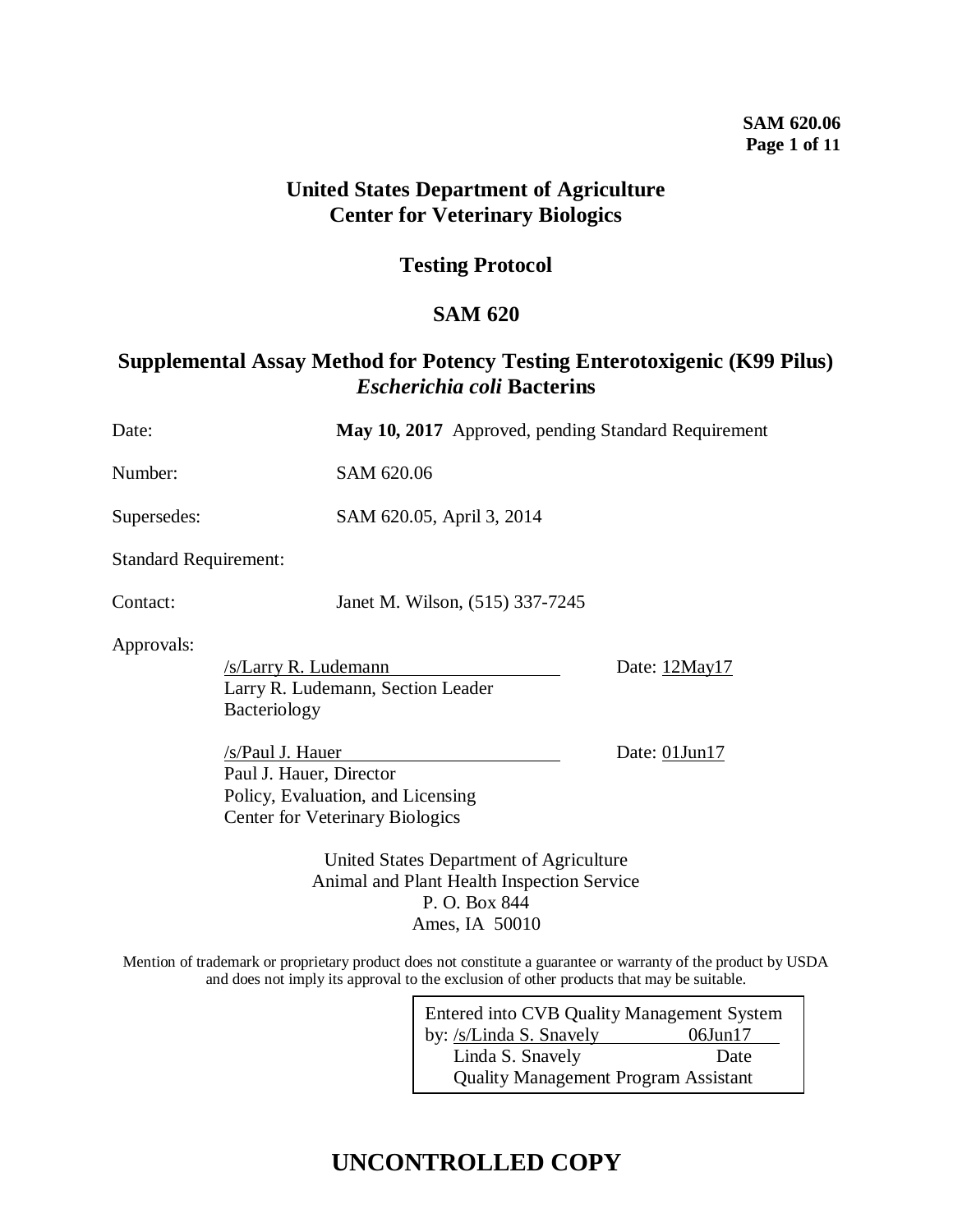**Table of Contents**

- **1. Introduction**
- **2. Materials**
	- **2.1 Equipment/instrumentation**
	- **2.2 Reagents/supplies**
- **3. Preparation for the Test**
	- **3.1 Personnel qualifications/training**
	- **3.2 Preparation of equipment/instrumentation**
	- **3.3 Preparation of reagents/control procedures**
	- **3.4 Preparation of the sample**
- **4. Performance of the Test**
- **5. Interpretation of the Test Results**
	- **5.1 Relative potency calculation method**
	- **5.2 Requirements for a valid assay**
	- **5.3 Requirements for a satisfactory test bacterin**
- **6. Report of Test Results**
- **7. Summary of Revisions**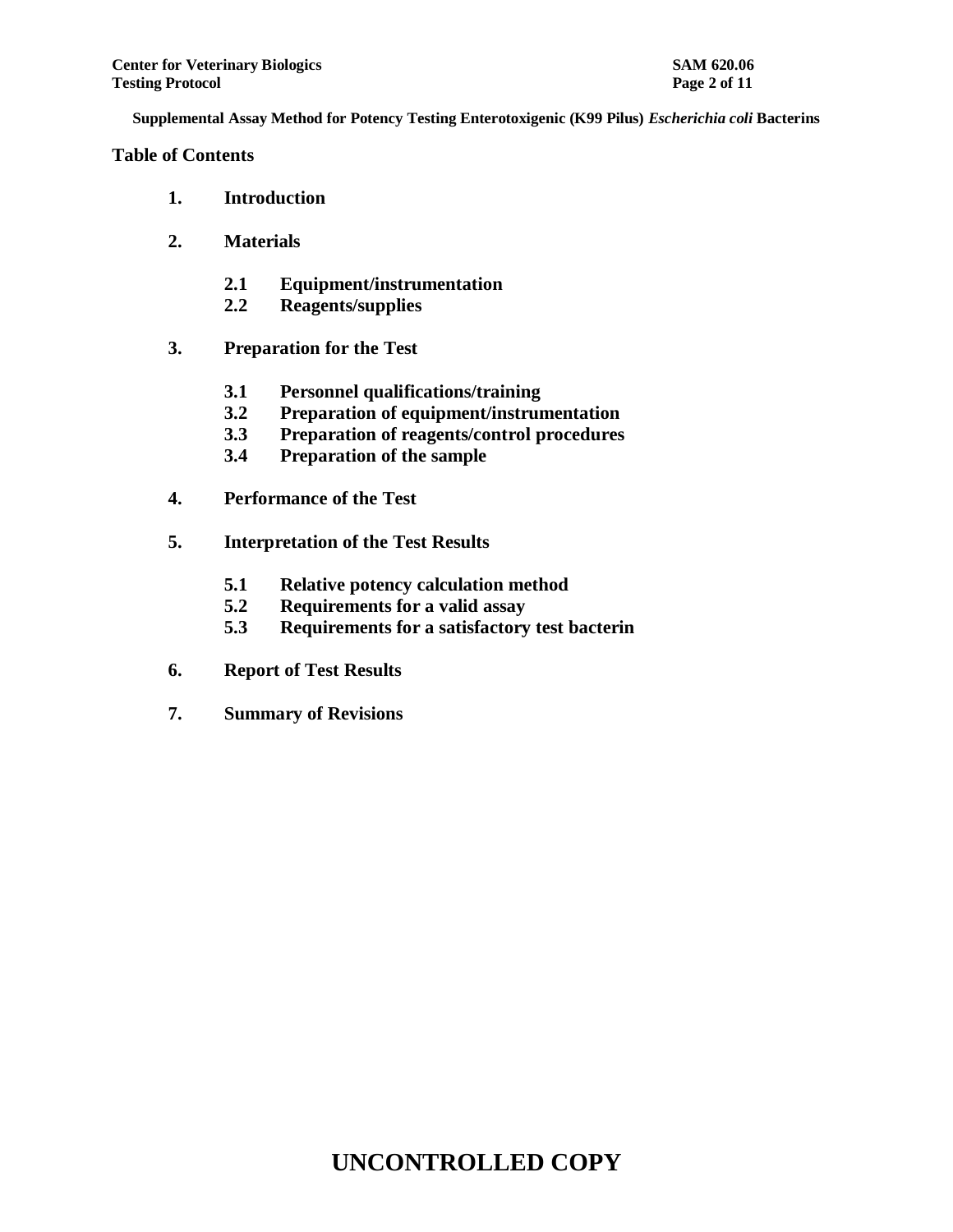## **1. Introduction**

This Supplemental Assay Method (SAM) for potency testing inactivated *Escherichia coli* bacterins employs a capture enzyme-linked immunosorbent assay (ELISA) for K99 pilus antigen. Relative potency is determined by comparing the K99 antigen content of the test bacterin to the K99 antigen content present in an unexpired, suitably qualified reference bacterin.

## **2. Materials**

## **2.1 Equipment/instrumentation**

Equivalent equipment or instrumentation may be substituted for any brand name listed below.

- 2.1.1 Micropipettors, to cover the range of 5-µL to 1000-µL
- 2.1.2 8- or 12-channel micropipettor, to cover the range of 50- $\mu$ L to 200- $\mu$ L
- **2.1.3** Orbital shaker
- **2.1.4** Automatic microplate washer (optional)
- **2.1.5** Microplate reader with dual wavelengths (490 nm and 650 nm)
- **2.1.6** Balance, to measure 150 mg to 15 g
- **2.1.7** Relative Potency Calculation Software

## **2.2 Reagents/supplies**

Equivalent reagents or supplies may be substituted for any brand name listed below.

**2.2.1** 96-well flat-bottom high-binding microtitration plates (Immulon 2; Dynatech Laboratories, Inc.)

**2.2.2** 96-well non-binding microtitration plates suitable for making serial dilutions (transfer plates)

- **2.2.3** Plate sealers
- **2.2.4** Carbonate coating buffer
- **2.2.5** Phosphate-buffered saline (PBS), pH 7.2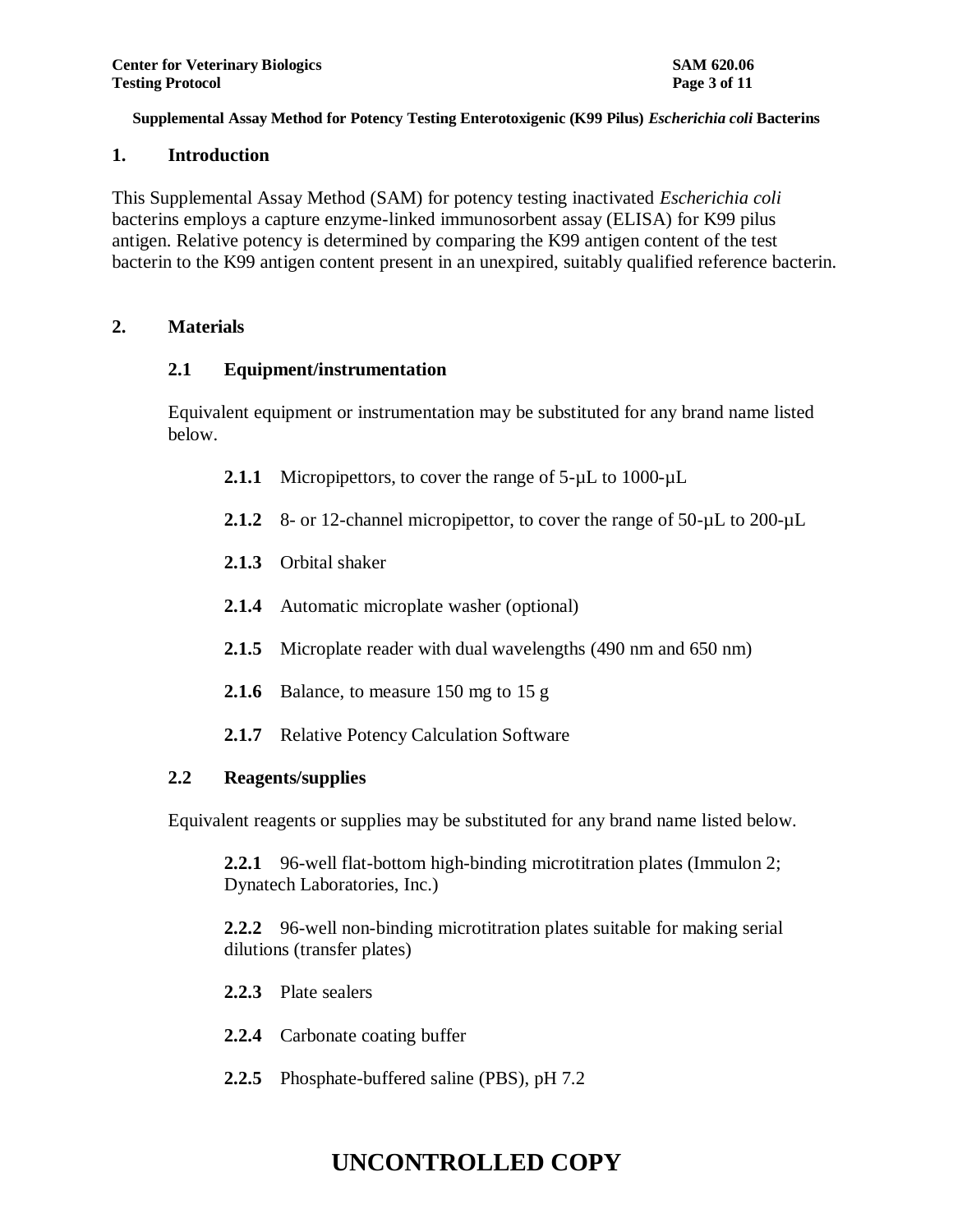- **2.2.6** Phosphate-buffered saline with 0.05% Tween 20 (PBS-Tween)
- **2.2.7** Phosphate elution buffer (optional)
- **2.2.8** Sodium citrate, dihydrate for antigen elution (optional)
- **2.2.9** Sodium deoxycholate (desoxycholate) elution buffer (optional)
- **2.2.10** Citrate buffer (substrate diluent)
- **2.2.11** *o*-Phenylenediamine dihydrochloride (OPD)
- **2.2.12** Hydrogen peroxide  $(H_2O_2)$ , 30%, stabilized
- **2.2.13** 2.5M H<sub>2</sub>SO<sub>4</sub> stop solution

**2.2.14** K99-specific antigen-capture monoclonal antibody, available from the Center for Veterinary Biologics (CVB). Refer to current reagent data sheet for details.

**2.2.15** Horseradish peroxidase-conjugated K99-specific monoclonal antibody, available from the CVB. Refer to current reagent data sheet for details.

**2.2.16** Test bacterin(s) containing K99 antigen

**2.2.17** Reference bacterin containing K99 antigen (must be approved by the Animal and Plant Health Inspection Service and within dating)

## **3. Preparation for the Test**

#### **3.1 Personnel qualifications/training**

Technical personnel need a working knowledge of the use of general laboratory chemicals, equipment, and glassware; automated microplate washer and microplate reader; and data analysis software. They need specific training in the performance of this assay.

## **3.2 Preparation of equipment/instrumentation**

Operate and maintain all equipment according to manufacturers' recommendations and applicable standard operating procedures.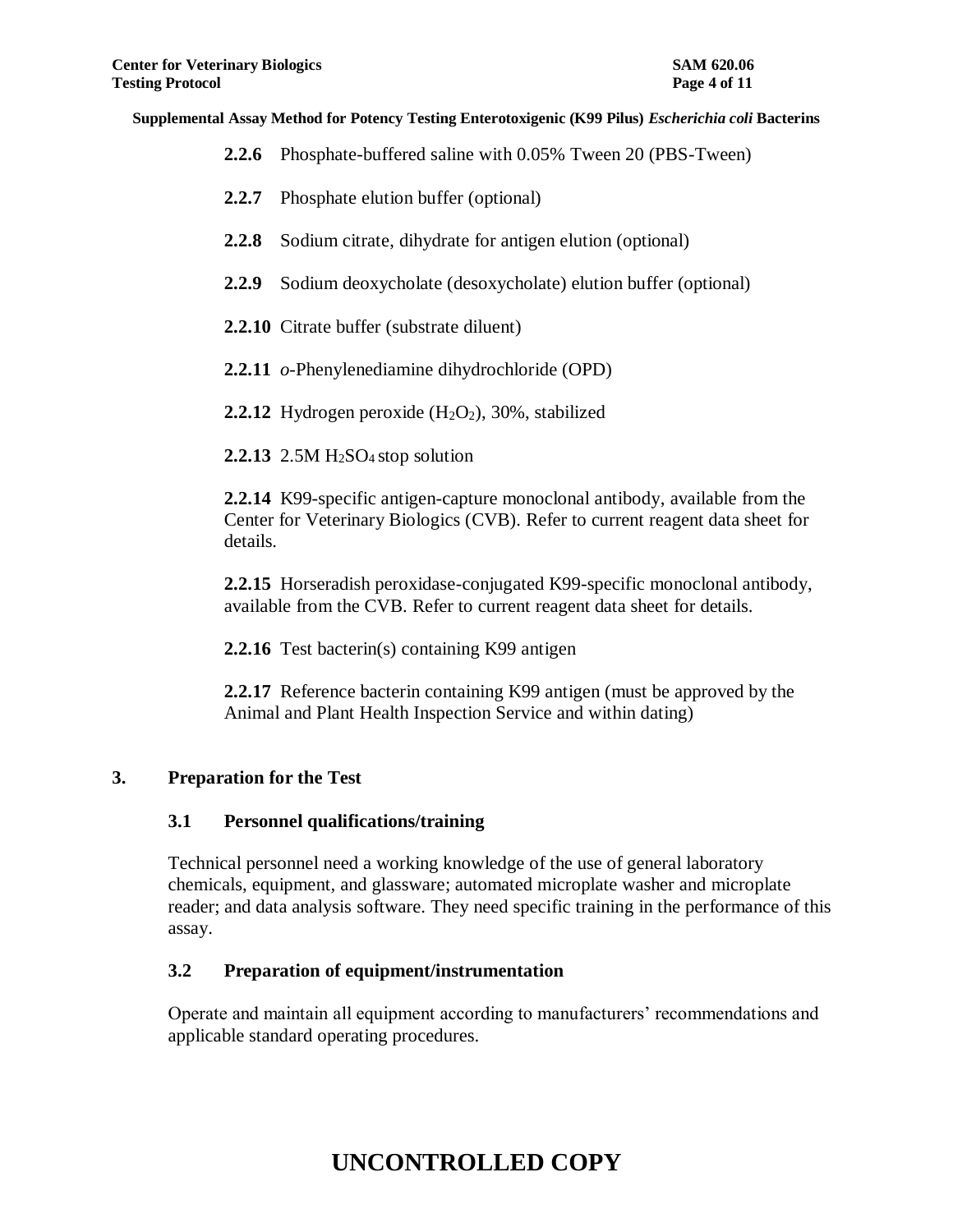#### **3.3 Preparation of reagents/control procedures**

**3.3.1** Carbonate coating buffer – National Centers for Animal Health (NCAH) Media #20034

| Na <sub>2</sub> CO <sub>3</sub> | $0.159$ g                |
|---------------------------------|--------------------------|
| NaHCO <sub>3</sub>              | $0.293$ g                |
| Deionized water                 | q.s. to $100 \text{ mL}$ |

Adjust pH to  $9.6 \pm 0.1$ . Store at  $2^{\circ}$ -  $7^{\circ}$ C for no longer than 1 week.

**3.3.2** Phosphate buffered saline – NCAH Media #10559

| NaCl                             | 8.00 g        |
|----------------------------------|---------------|
| KCl                              | 0.20 g        |
| Na <sub>2</sub> HPO <sub>4</sub> | 1.15 g        |
| $KH_2PO_4$                       | $0.20$ g      |
| Deionized water                  | q.s. to $1 L$ |

Adjust pH to  $7.2 \pm 0.1$ . Store at  $20^{\circ}$ -  $25^{\circ}$ C for no longer than 6 months. If long term storage (up to 1 year) is desired, autoclave for 20-30 minutes at  $\geq 121^{\circ}$ C to sterilize following manufacturer's recommendations.

**3.3.3** Phosphate buffered saline with 0.05% Tween 20 (PBS-Tween) – NCAH Media #30179

| PBS (see Section 3.3.2) | $1000$ mL |
|-------------------------|-----------|
| Tween 20                | $0.5$ mL  |

Store at 20<sup>o</sup>- 25<sup>o</sup>C for no longer than 1 year.

**3.3.4** Phosphate buffer for antigen elution

| $KH_2PO_4$ (Mallinckrodt, Inc. 7100 or equivalent) | 8.2 g |
|----------------------------------------------------|-------|
| Deionized water                                    | 94 mL |

Adjust pH to  $9.3 \pm 0.1$ , or other appropriate pH as optimized for use with a specific bacterin. Store at 20°- 25°C for no longer than 1 month.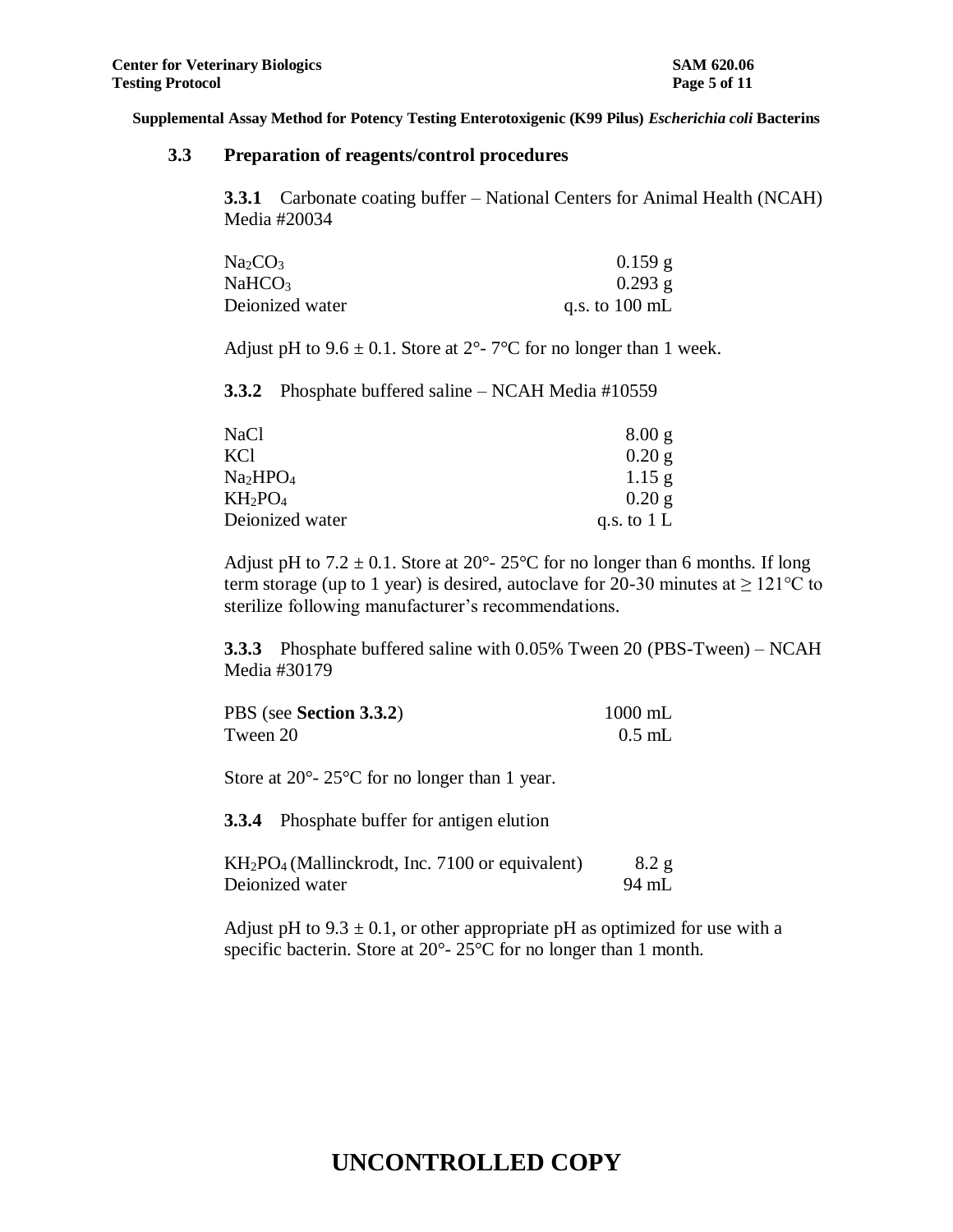|  |  |  |  | 3.3.5 Sodium deoxycholate (desoxycholate) elution buffer |
|--|--|--|--|----------------------------------------------------------|
|--|--|--|--|----------------------------------------------------------|

| Sodium desoxycholate (Difco Laboratories |                  |
|------------------------------------------|------------------|
| $0248-13-7$ or equivalent)               | $0.50$ g         |
| PBS (see Section 3.3.2)                  | $100 \text{ mL}$ |

Store at  $2^{\circ}$ -  $7^{\circ}$ C for no longer than 1 month. Warm to  $20^{\circ}$ -  $25^{\circ}$ C prior to use (the buffer gels at  $2^{\circ}$ - 7 $^{\circ}$ C).

**3.3.6** Citrate buffer (pH 5.0)--NCAH Media #20033

| Citric acid monohydrate (reagent grade) | $5.26$ g      |
|-----------------------------------------|---------------|
| $Na2HPO4•7H2O$                          | $6.74$ g      |
| Deionized water                         | q.s. to $1 L$ |

Adjust pH to  $5.0 \pm 0.1$  and filter sterilize. Store at  $2^{\circ}$ -  $7^{\circ}$ C no longer than 2 months. Use to prepare substrate solution (see **Section 3.3.7**)**.**

**3.3.7** Substrate solution (quantities for 1 plate)

| Citrate buffer                                    | $12 \text{ mL}$ |
|---------------------------------------------------|-----------------|
| $o$ -Phenylenediamine dihydrochloride (OPD)       |                 |
| (Sigma P8787 or equivalent)                       | $4 \text{ mg}$  |
| $30\%$ H <sub>2</sub> O <sub>2</sub> (stabilized) | $5 \mu L$       |

Prepare within 15 minutes of use.

**Caution:** *o***-Phenylenediamine dihydrochloride is a carcinogen. See appropriate MSDS for precautions when handling this product.**

**3.3.8** Stop solution (2.5 M H<sub>2</sub>SO<sub>4</sub>) – NCAH Media #30171

| Concentrated $(98\%)$ $H2SO4$ | $13.6$ mL |
|-------------------------------|-----------|
| Deionized water               | 86.4 mL   |

Add acid to water. Solution may be stored no longer than 1 year at 20°- 25°C.

**3.3.9** Monoclonal antibodies (MAb)

**1.** K99 antigen-capture monoclonal antibody (2BD4E4). Obtain MAb from the CVB. Refer to the current reagent data sheet for details on use and storage.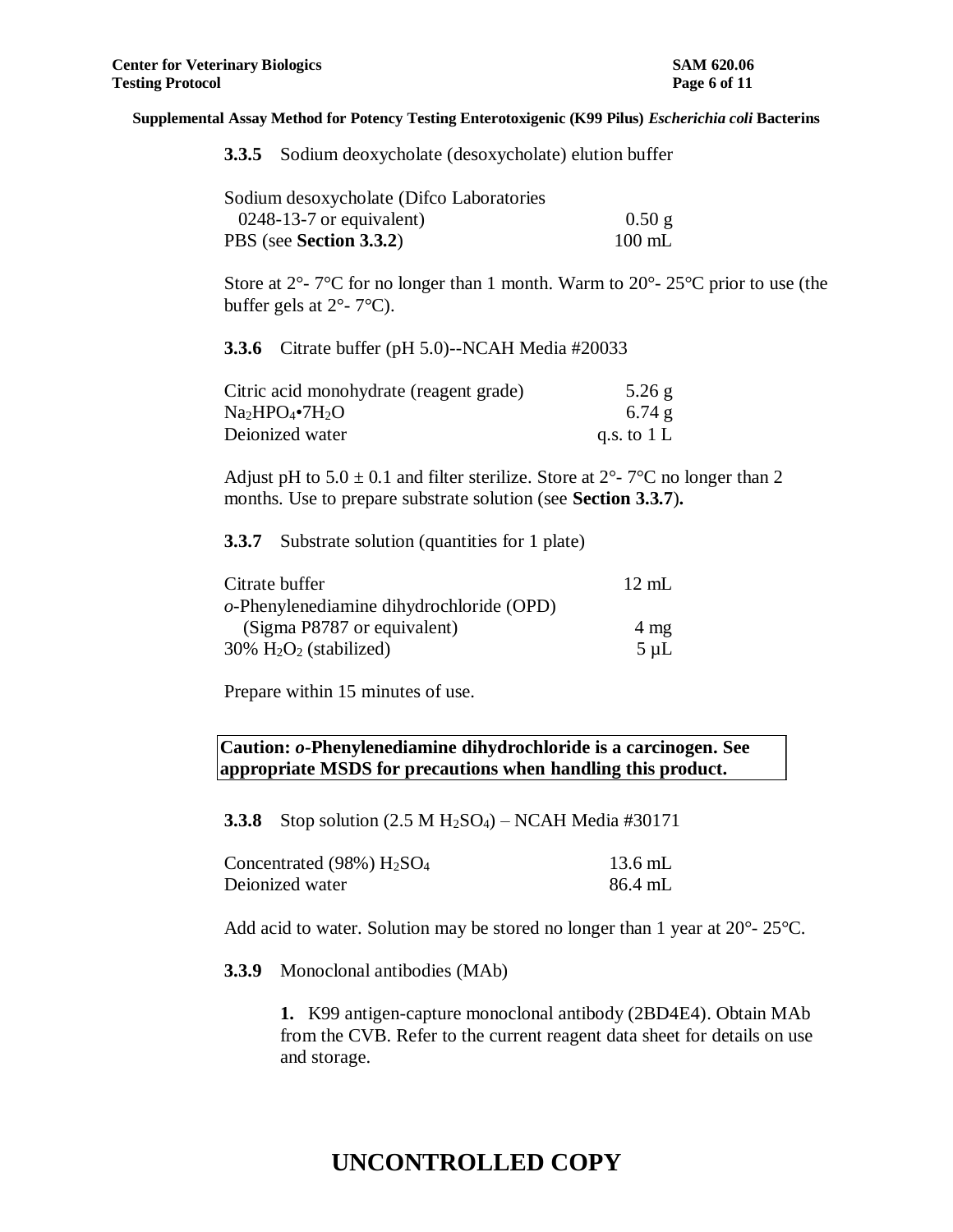**2.** Horseradish peroxidase-labeled K99 antigen-indicator MAb (2BD4E4). Refer to the current reagent data sheet for details on use and storage.

- **3.3.10** Bacterins containing K99 antigen
	- **1.** Reference bacterin
	- **2.** Test bacterin(s)

**CRITICAL CONTROL POINT:** Ideally, the reference and test bacterins should be produced by the same Outline of Production. If reference formulation differs from that of the test bacterin, the assay must be validated to show that this does not adversely affect assay performance or accuracy of results.

## **3.4 Preparation of the sample**

Antigen-elution treatments: Many bacterins do not require antigen-elution treatment prior to being serially diluted in twofold increments with PBS-Tween. Test representative batches of each adjuvanted product with and without each antigen-elution treatment to determine if the treatment specifically enhances the K99 antigen capture. If no enhancement of the K99 antigen capture can be demonstrated, test the bacterins without antigen-elution treatment. Treat the reference bacterin and the test bacterins by the same elution procedure. Alternate elution procedures, other than those described here, may be more appropriate for some bacterins.

**1.** Aluminum hydroxide-adjuvanted bacterins

Bacterins adjuvanted with aluminum hydroxide may be treated with either sodium citrate or phosphate buffer prior to making serial twofold dilutions in PBS-Tween.

• Sodium citrate elution

Mix 1.0 g sodium citrate, dihydrate with 10.0 mL of bacterin (10% w/v). Place on an orbital shaker (100-120 rpm) overnight at 35°- 37°C. Consider treated bacterin to be undiluted.

Phosphate buffer elution

Mix 1.0 mL of phosphate elution buffer with 1.0 mL of bacterin. Place on an orbital shaker (100-120 rpm) overnight at 35°- 37°C. Consider treated bacterin to be diluted 1:2.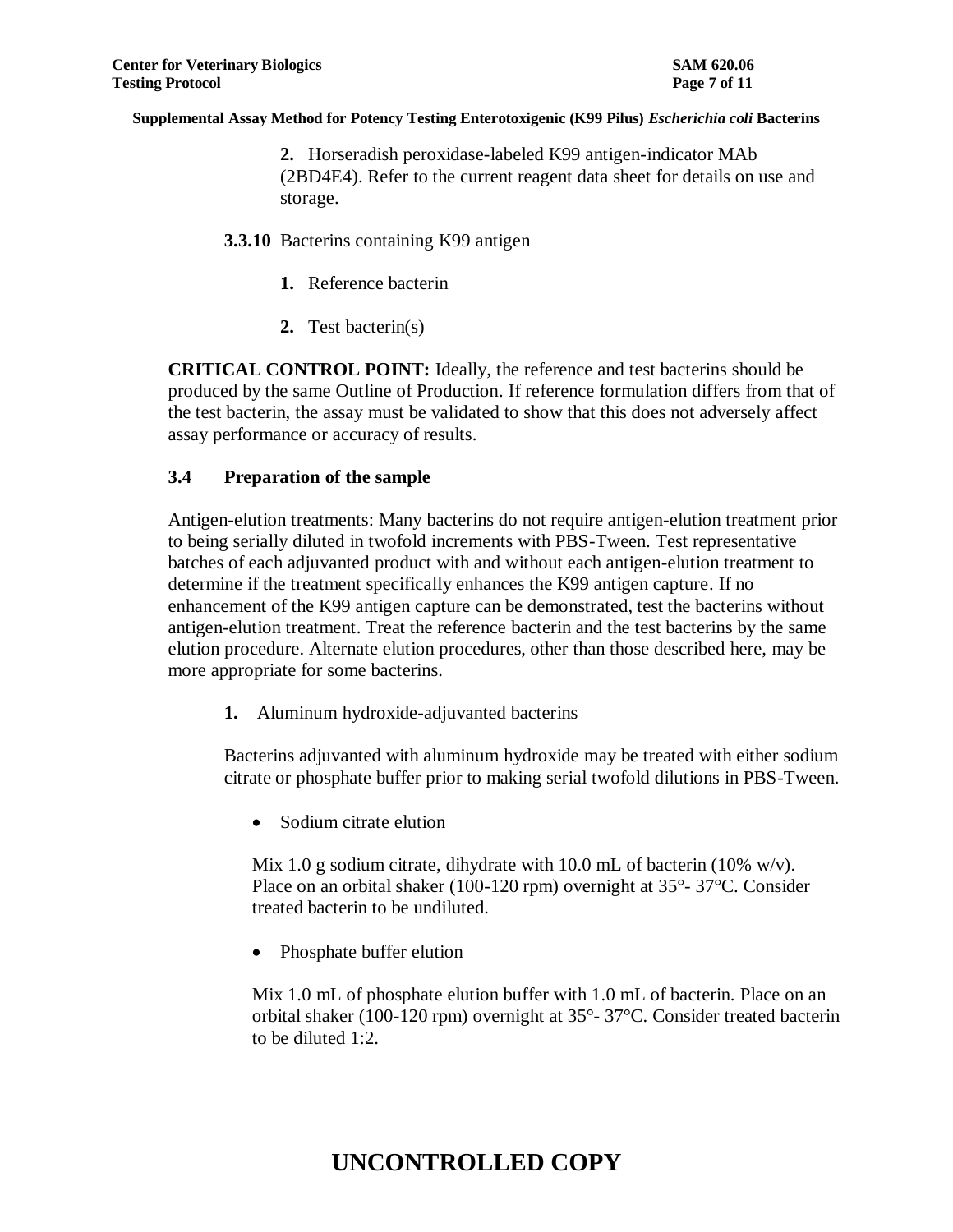**2.** Oil-adjuvanted bacterins

Mix 1.0 mL of sodium desoxycholate elution buffer with 1.0 mL of bacterin. Place on an orbital shaker (100-120 rpm) overnight at 35°- 37°C. Consider treated bacterin to be diluted 1:2.

## **4. Performance of the Test**

**4.1** Dilute the K99 antigen-capture MAb in cold carbonate coating buffer (refer to the current reagent data sheet for dilution) and place  $100 \mu L$  in each well of 96-well flatbottom, high-binding microtitration plates. Seal coated plates with plate sealers. Incubate coated plates overnight at  $2^{\circ}$ - 7°C. Coated plates stored at  $2^{\circ}$ - 7°C may be used for up to 5 days.

**4.2** Make twofold dilutions of reference and test bacterins using PBS-Tween as a diluent. Add 125 µL PBS-Tween to each well of a clean microtitration plate (transfer plate). Place 125 µL of bacterin in the first well of each row. Test each bacterin in at least 2 replicate rows. Test the reference bacterin and the test bacterin on the same plate. Use a multichannel micropipettor to make serial twofold dilutions of each bacterin across the plate (125 µL transfer volume). Reserve at least 2 unused wells on each plate to serve as blanks. The use of at least 7 serial twofold dilutions per bacterin is recommended. Ideally, the selected bacterin dilutions should delineate the sigmoid curve from antigen saturation to antigen extinction for each bacterin. The dilutions used for the reference bacterin and the test bacterin may differ.

**4.3** Wash the coated ELISA plates 3 times with PBS-Tween. An automatic plate washer (200-300 µL/well, 10- to 40-second soak cycle) may be used, or the plates may be washed by hand. Tap the plates upside down on absorbent material to remove residual fluid.

**4.4** Use a multichannel micropipettor to transfer the bacterin dilutions from the transfer plates to the coated ELISA plates (100 µL/well). Seal the ELISA plates and incubate them on an orbital shaker (100-120 rpm) for 30 minutes ( $\pm$  5 minutes) at  $20^\circ$ - $25^\circ$ C.

**4.5** Wash the ELISA plates 3 times with PBS-Tween as in **Section 4.3**.

**4.6** Dilute the horseradish peroxidase-labeled K99 antigen-indicator MAb in PBS-Tween to the current use dilution (refer to the current reagent data sheet for dilution), and add 100 µL to each well. Seal the ELISA plates and incubate on an orbital shaker (100- 120 rpm) for 30 minutes ( $\pm$  5 minutes) at 20 $^{\circ}$ - 25 $^{\circ}$ C.

**4.7** Wash the ELISA plates 3 times with PBS-Tween as in **Section 4.3**.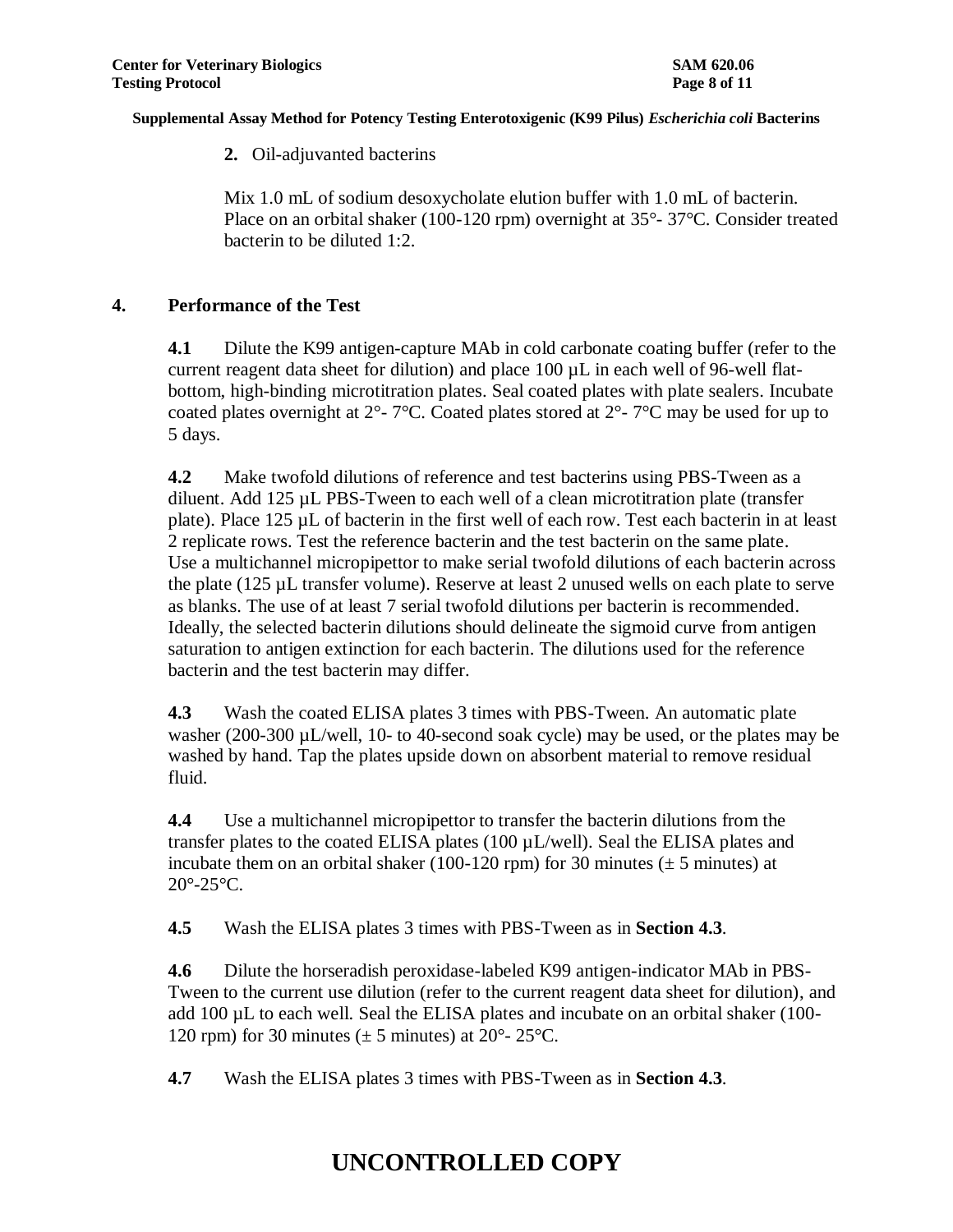**4.8** Add 100 µL freshly prepared substrate solution to each well. Incubate the ELISA plates on an orbital shaker (100-120 rpm) for 10 minutes ( $\pm$  5 minutes) or until sufficient color develops at 20°- 25°C.

**4.9** Stop the substrate color development by adding 100  $\mu$ L stop solution to each well.

## **Note: The OPD substrate undergoes a color shift from yellow to orange when stop solution is added.**

**4.10** Read the ELISA plates using an ELISA reader with dual wavelengths (490 nm test, 650 nm reference). Calculate the mean absorbance for the blank wells. Subtract the mean absorbance of the blank wells from each bacterin test well absorbance value prior to data analysis.

### **5. Interpretation of the Test Results**

### **5.1 Relative potency calculation method**

**5.1.1** Calculate the relative potency of the test bacterin as compared to that of the reference bacterin as described by standard operating procedures, **CVBSOP0102**, *Using Software to Estimate Relative Potency*.

**5.1.2** Do not use bacterin dilutions with mean absorbance values less than  $\langle \langle \rangle$ 0.050 (after subtraction of the mean absorbance of the blank) in the relative potency calculations.

**5.1.3** Do not use regression lines with slopes less than  $\langle \rangle$  0.10 in minimum absolute value for relative potency calculations.

## **5.2 Requirements for a valid assay**

**5.2.1** Lines are determined by first-order linear regression of at least 3 contiguous points and must have a correlation coefficient (r) of greater than or equal to  $(\ge)$  0.95.

**5.2.2** The reference regression line and the test bacterin regression line must show parallelism (slope ratio 0.80 to 1.25).

## **5.3 Requirements for a satisfactory test bacterin**

To be considered satisfactory, a test bacterin must have an RP value of  $\geq 1.0$ . Test bacterins with RP values  $< 1.0$  on a valid assay may be retested by conducting 2 independent replicate tests in a manner identical to the initial test. If both retests are valid and the reported RP values of both of the retests are  $\geq 1.0$ , the test bacterin is satisfactory.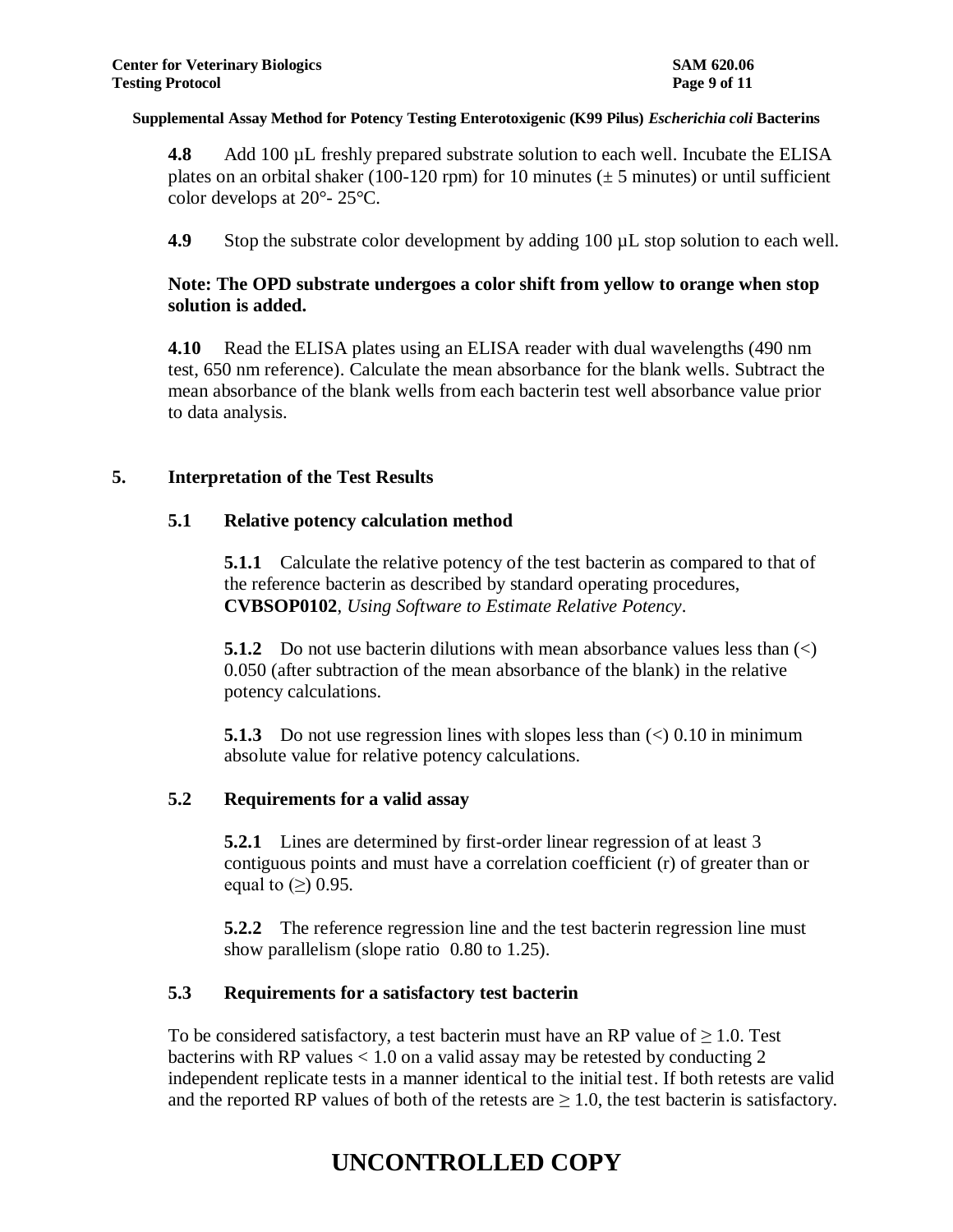## **6. Report of Test Results**

Report results of the test(s) as described by standard operating procedures.

## **7. Summary of Revisions**

### **Version .06**

 Updated minimum slope expectations for consistency with the PEL Reviewer's Manual Work Instruction 4.6.2.

### **Version .05**

- The Bacteriology Section Leader has been updated.
- Clarified media expiration dates.
- Removed references to Relative Potency Calculation Software (RelPot) and associated **SAM 318**.

## **Version .04**

- The Contact information has been updated.
- All references to National Veterinary Services Laboratories media have been changed to National Centers for Animal Health media.

## **Version .03**

• Clarification that sodium citrate, dihydrate should be used (rather than sodium citrate monobasic, anhydrous) has been added throughout the document.

## **Version .02**

This document was revised to clarify practices currently in use at the Center for Veterinary Biologics and to provide additional detail. While no significant changes were made that impact the outcome of the test, the following changes were made to the document:

- **2.2.1** The plates used have been further defined as high-binding.
- **2.2.2** The plates used have been further defined as non-binding.
- **2.2.9** Alternative names for the chemical have been included.